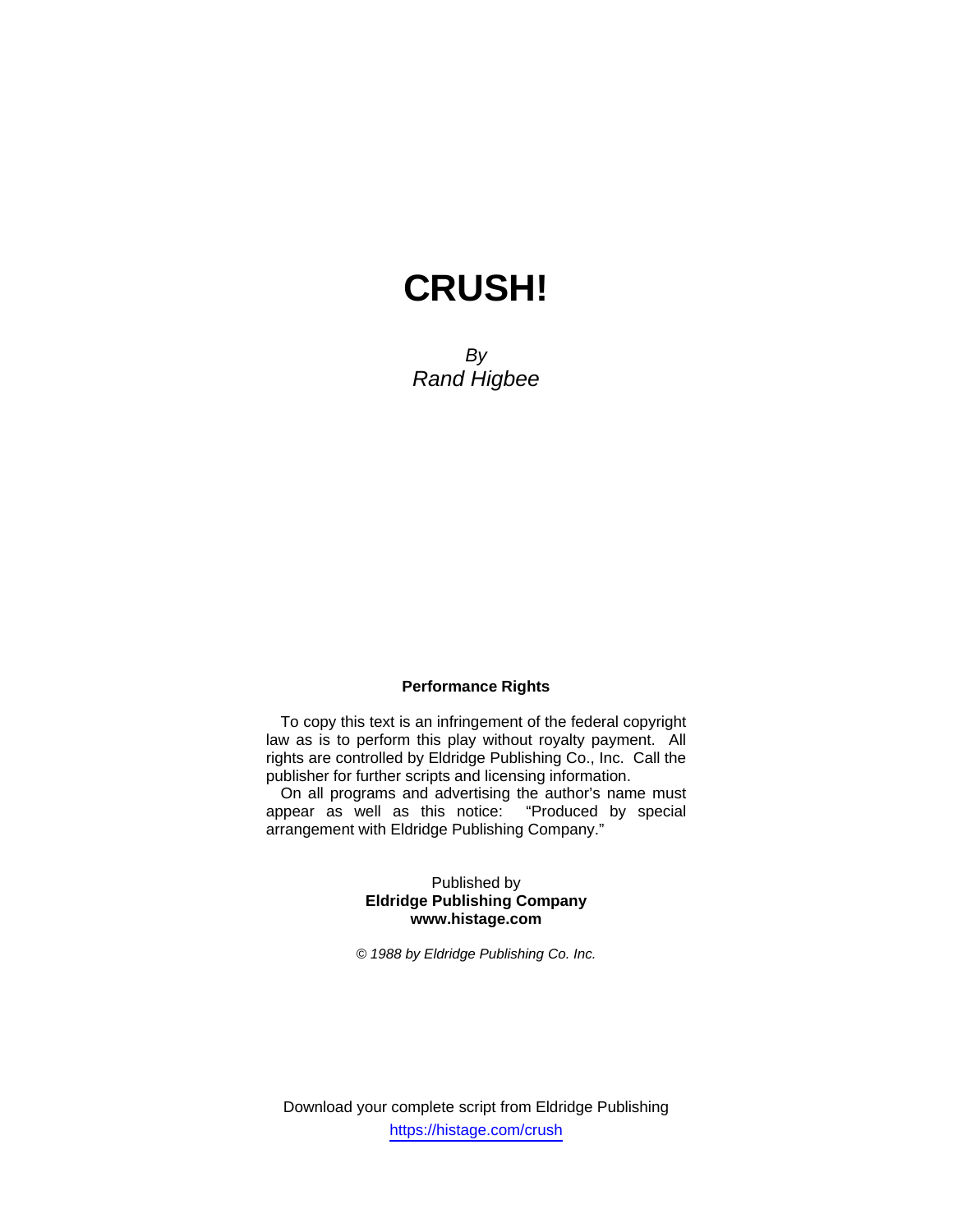# **STORY OF THE PLAY**

Have you ever been in the middle of a boring job and suddenly found yourself fantasizing about that great looking person across the room? That's what happens to Tom Algren one spring night in the library when he spies a girl named Rhonda, the woman of his dreams! We can laugh and identify with Tom as his daydreams come to life on stage - as he become the cool Bogie who is too important to keep a date; the Rambo who protects the lady from terrorists; or the all-American superman who protects her from Dracula. Some fantasies involve just Rhonda with two roommates - one so beautiful she steals away Rhonda's boyfriends, and one so tough she scares them away. This one act is hilarious, heart-warming, and packed with opportunities for fun acting.

*Crush! -*2*-*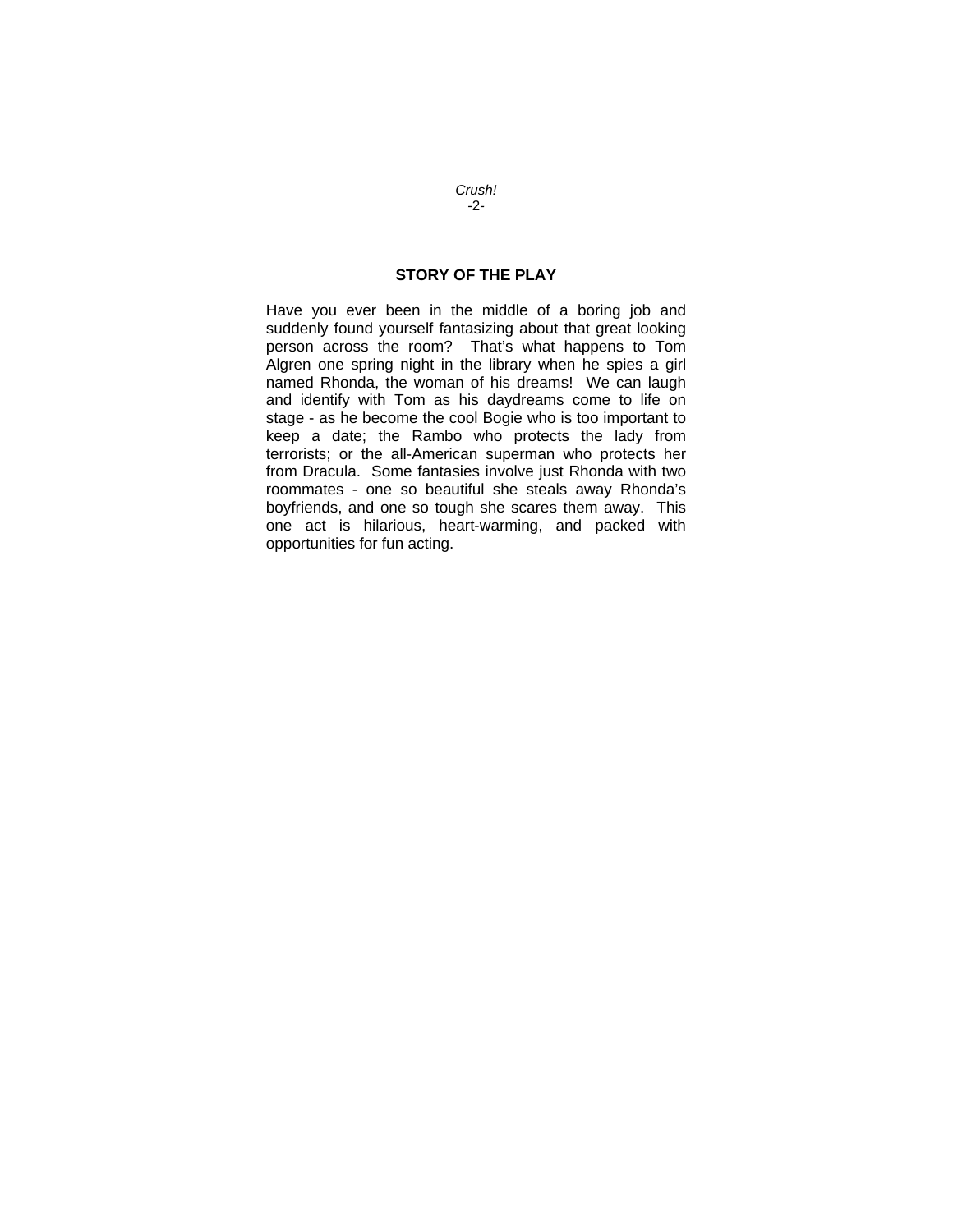## *Crush! -*3*-*

# **CAST OF CHARACTERS**

*(2 m, 4 w, 2 flexible parts)* 

**Rhonda:** A beautiful student worker at the college library.

**Tom Algren:** A college freshman, somewhat of a dreamer.

**Gunner One:** Leader of a suicide squad.

**Gunner Two:** Another member of the suicide squad.

**Roberta:** Rhonda's beautiful roommate.

**Greta:** Rhonda's ugly roommate.

**Dracula:** Legendary count from Transylvania.

**Shelly:** Another girl who works at the library.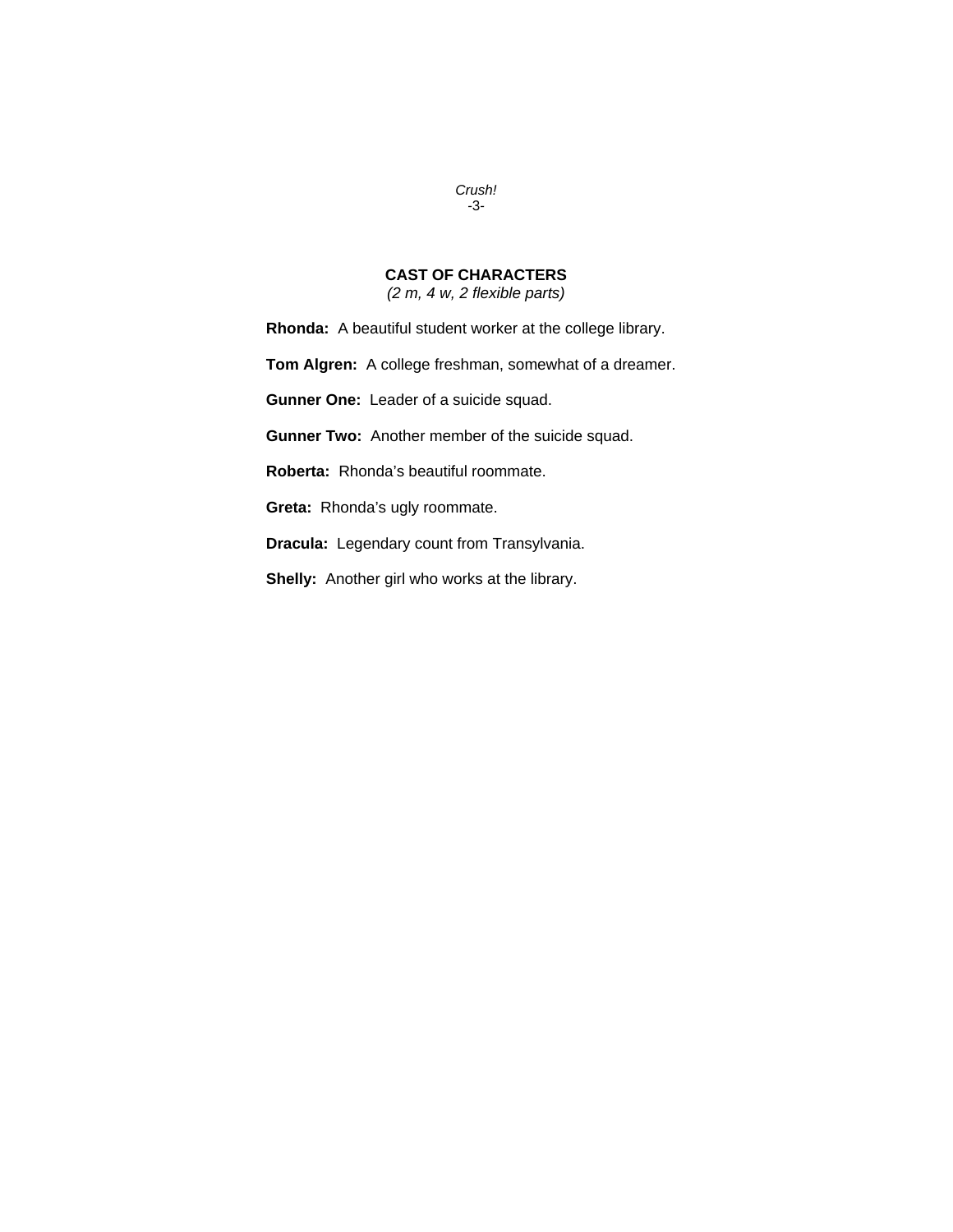*Crush! -*4*-* 

## **SETTING**

It is about 8 o'clock on a pleasant, springtime Friday night. All action takes place in a section of the college library. The library entrance and checkout counter Rhonda sits behind are SR. Tom's table and chair are SL. The rest of the library is off left. Include other assorted chairs, bookcases, and library stacks as desired. *(NOTE: Tom's table should be round so it can be rolled or small enough so it can be carried easily in the terrorist fantasy scene.)*

#### **LIGHTING/SOUND EFFECTS**

Change light for each of the fantasy scenes to indicate to audience the action is in Tom's imagination. Terrorist scene should have grenade, machine gun, and handgun sound effects.

#### **PROPS**

Physics book, notebook, and pocket calculator for TOM *Pickwick Papers* book for RHONDA Small gun for TOM Grenade, two machine guns, and handgun for GUNNERS Crumpled note for GRETA *Great Expectations* book for TOM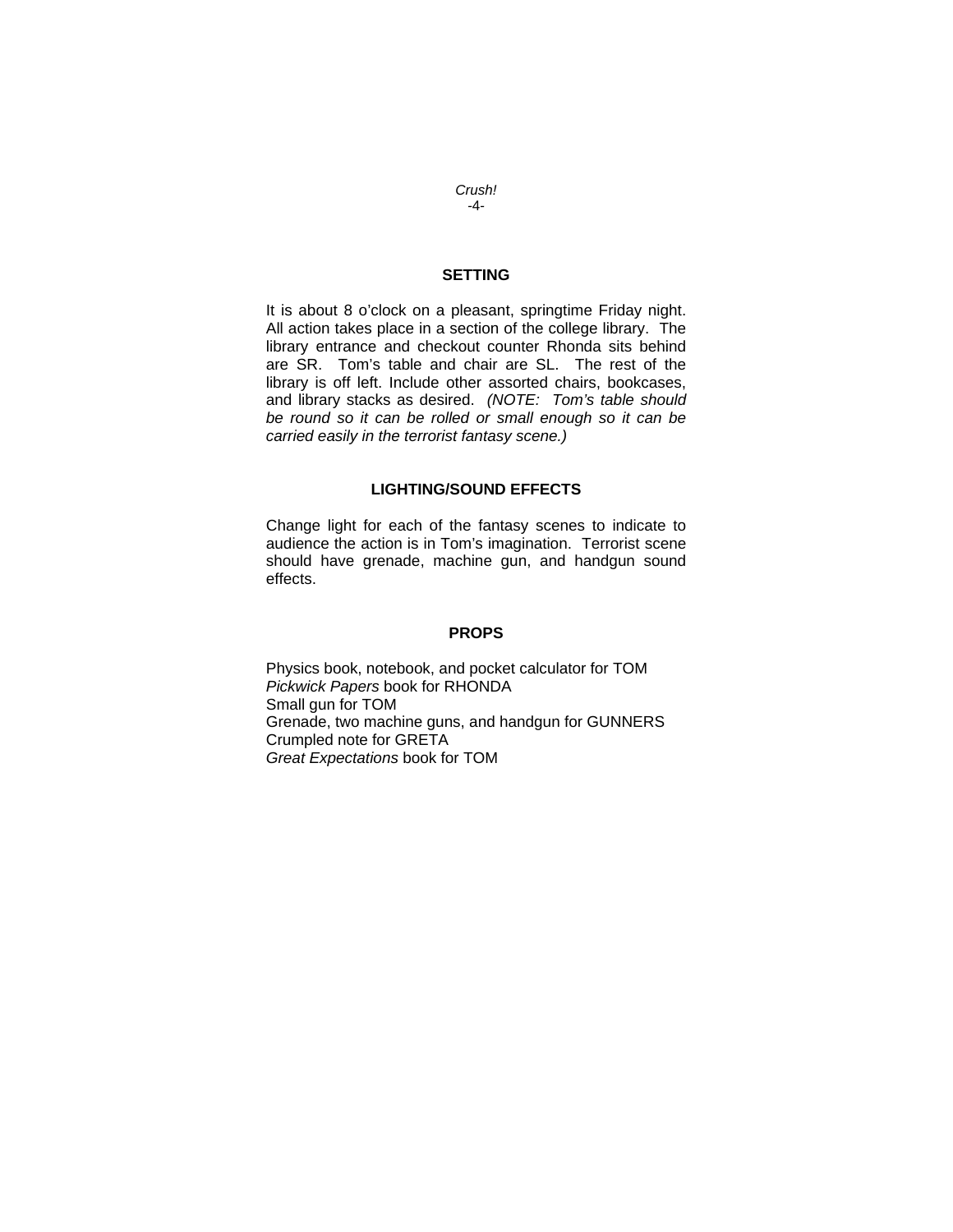#### **SCENE 1**

(*AT RISE: RHONDA is seated behind the counter reading a book. The section of the library we can see is empty except for her until TOM enters. He is carrying a physics textbook and slowly crosses to the table, talking to the audience as he goes.)* 

TOM: Ah, the library. The books! The magazines! The glamour! The excitement! Always the hotbed of activity on any college campus. *(HE looks around at the empty library.)* Well, usually it is. Actually, this is a Friday night. Most of the students are off somewhere partying or drinking themselves into oblivion. Well, none of that for me. I've come to the library to study my physics instead. Now, you may ask, what on earth could be more boring than studying physics on a Friday night. I'll tell you. I have no idea.

#### *(TOM leaves his book at the table and crosses down to the audience during this next speech.)*

TOM: Before we go on, let me introduce myself. My name is Tom Algren. I'm a freshman, which on this campus is one step below the bacteria they are currently studying in biology classes. But I'm studying hard and someday, with a little help from above, I'll be a sophomore. Now back to the issue at hand: Why am I, a seemingly normal college student, at the library studying physics on a Friday night. Well, it's like this. The laws of physics govern throughout the entire universe. Therefore, to understand physics is to understand the very meaning of life itself. Also, if I don't get at least a B in this class, my Dad's going to cut off my tuition. And frankly, I'm not really into the drinking crowd. Oh, I used to be; I'll admit that. Last semester, I used to go barhopping with the guys all the time. But I've reformed. I mean, look. Drinking is not good for you. It kills your brain cells. Really, it does. I mean, you fall down and skin your knee and those skin cells are replaced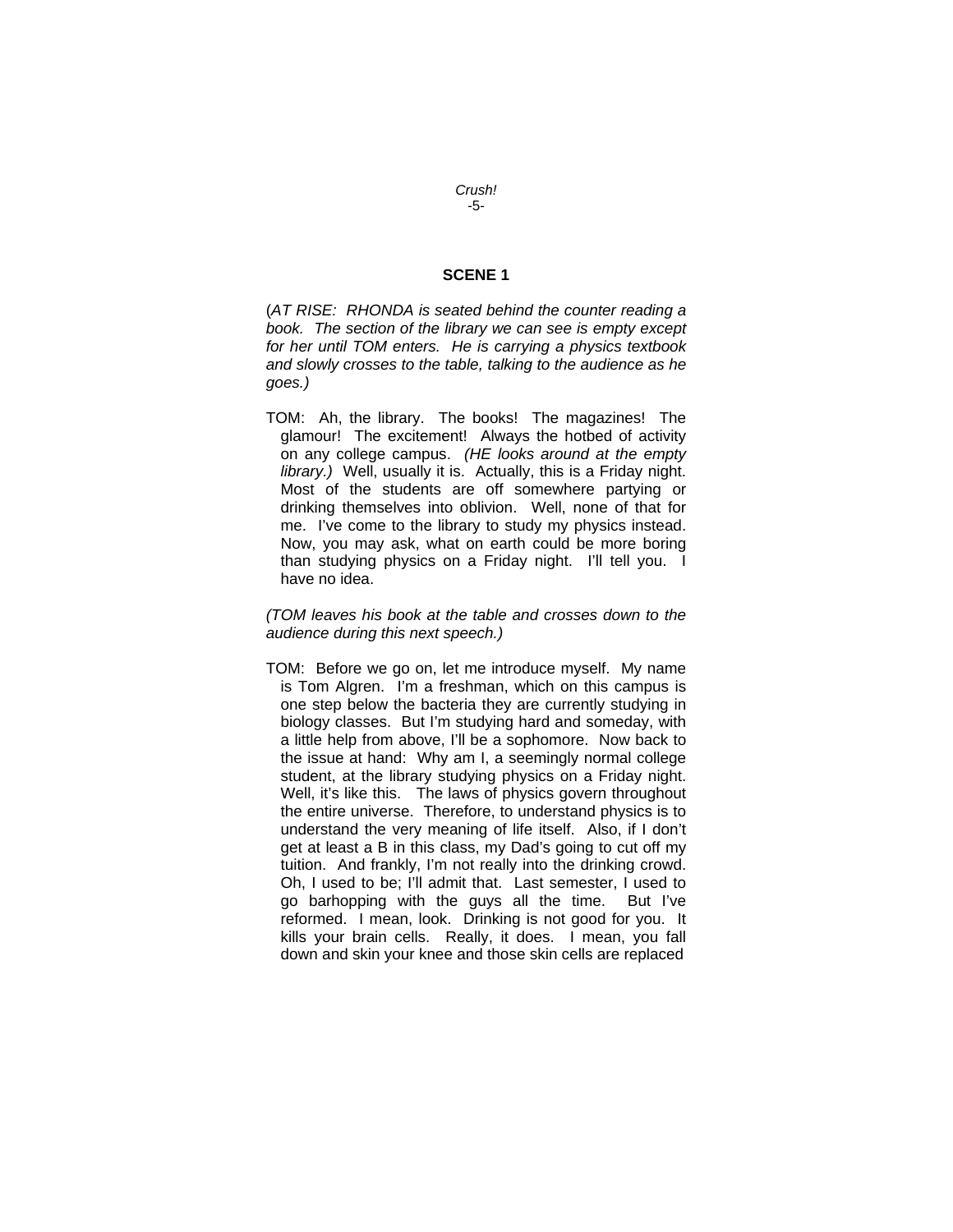TOM: *(Continued.)* in a couple days. But brain cells? Those guys don't ever get replaced.

*(TOM starts to cross back up to the table.)* 

TOM: I think that's why I got a "D" in chemistry last semester. I mean, I really wasn't all that far from a "C", and if I'd had a few of those dead brain cells back … well, anyway, this semester I'm going to get a "B" in physics. A "B" and I won't settle for anything less. So if you'll excuse me, I'm going to bury myself in my books.

*(TOM seats himself at the table, opens his physics book, and starts trying to study.)* 

TOM: *(Reading.)* "Newton's Third Law of Motion."

*(TOM lays the book down and starts to gaze about the library.)* 

TOM: You know, the library isn't such a dull place to come, really. I mean, there's always some good looking girls hanging around. You know what I mean? Oh, I admit that the pickings might be a little scarce on a Friday night, but who knows?

*(TOM continues to gaze about the library. Eventually he sees RHONDA behind the counter for the first time. Tom's mouth drops open.)* 

TOM: I'm in love.

*(HE takes another good look at RHONDA, who continues to read her book unaware of Tom's staring.)* 

TOM: Am I dreaming? Or is there really a goddess sitting at the counter? Such beauty should not be for mere mortals to behold.

#### *Crush! -*6*-*